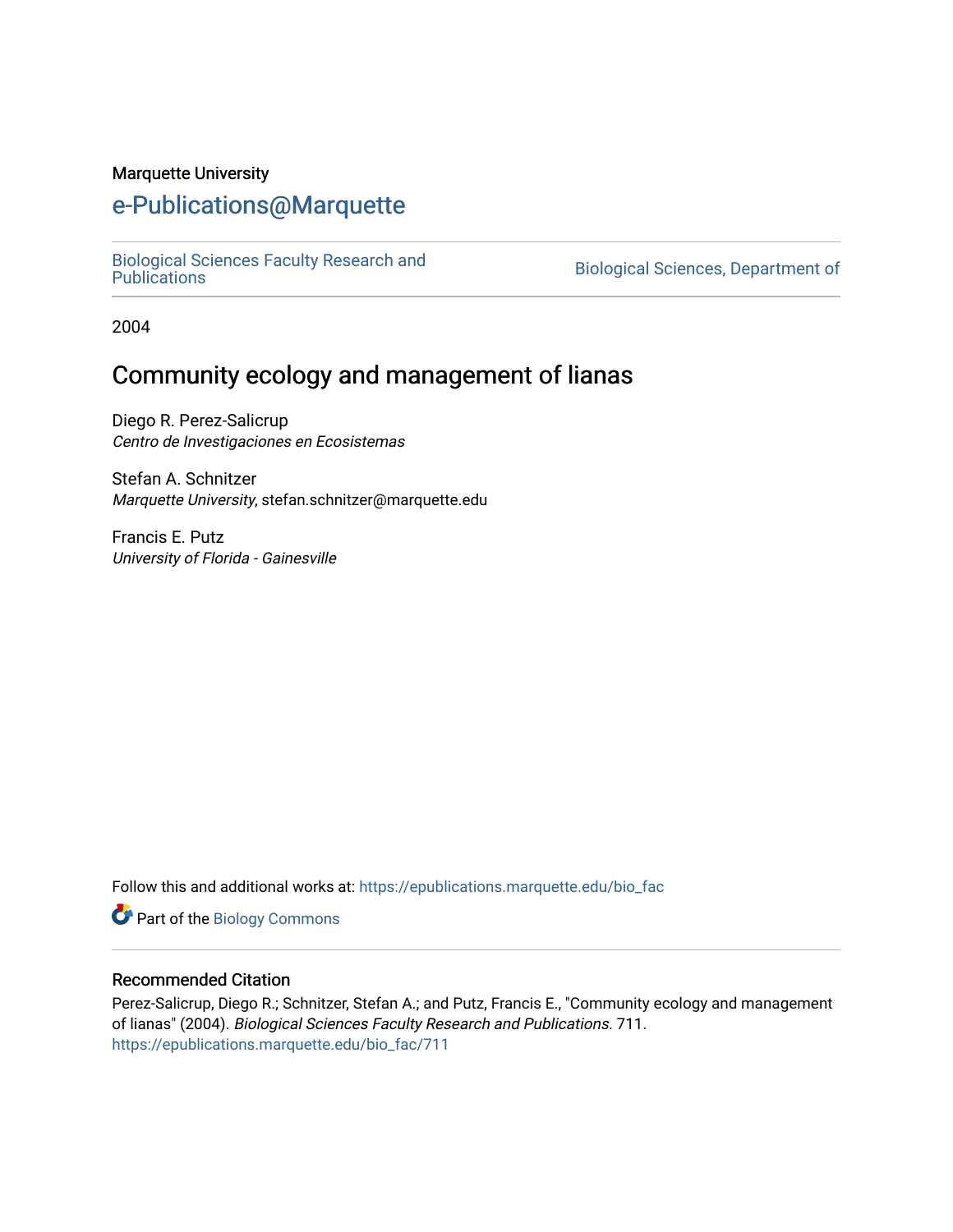**Marquette University**

# **e-Publications@Marquette**

# *Biology Faculty Research and Publications/College of Arts and Sciences*

*This paper is NOT THE PUBLISHED VERSION;* **but the author's final, peer-reviewed manuscript.** The published version may be accessed by following the link in the citation below.

*Forest Ecology and Management*, Vol. 190, No. 1 (2004): 1-2. [DOI.](https://dx.doi.org/10.1016/j.foreco.2003.10.001) This article is © Elsevier and permission has been granted for this version to appear in [e-Publications@Marquette.](http://epublications.marquette.edu/) Elsevier does not grant permission for this article to be further copied/distributed or hosted elsewhere without the express permission from Elsevier.

# Community ecology and management of lianas

## [Diego R. Pérez-Salicrup](https://www.sciencedirect.com/science/article/pii/S0378112703004626#!)

Centro de Investigaciones en Ecosistemas, Universidad Nacional Autónoma de México, Antigua Carretera a Pátzcuaro 8701, Morelia, Michoacán CP 58190, Mexico

## [Stefan Schnitzer](https://www.sciencedirect.com/science/article/pii/S0378112703004626#!)

Department of Biological Sciences, University of Wisconsin-Milwaukee, P.O. Box 413, Milwaukee, WI [Francis E. Putz](https://www.sciencedirect.com/science/article/pii/S0378112703004626#!)

Department of Botany, University of Florida, Gainesville, FL

Looping through the understory and cloaking the canopy in a tangle of leaves and flowers, lianas are among the most distinctive physiognomic features of tropical forests. The importance of lianas in tropical forests was recognized by such early naturalists as Darwin, Schenk, and Spruce; nonetheless, through the years, studies of the ecology of lianas have been relatively rare, especially when compared to research on trees. Over the last two decades, however, there has been an increasing interest in the study of lianas and their ecology, particularly in the tropics, with the recognition that lianas are an integral part of forest communities and contribute to many aspects of forest dynamics. This volume on the community ecology and management of lianas is timely, since the last substantial and comprehensive summary on this topic (The Biology of Vines, edited by Putz and Mooney) was published more than a decade ago (1991) and has been out of print for several years.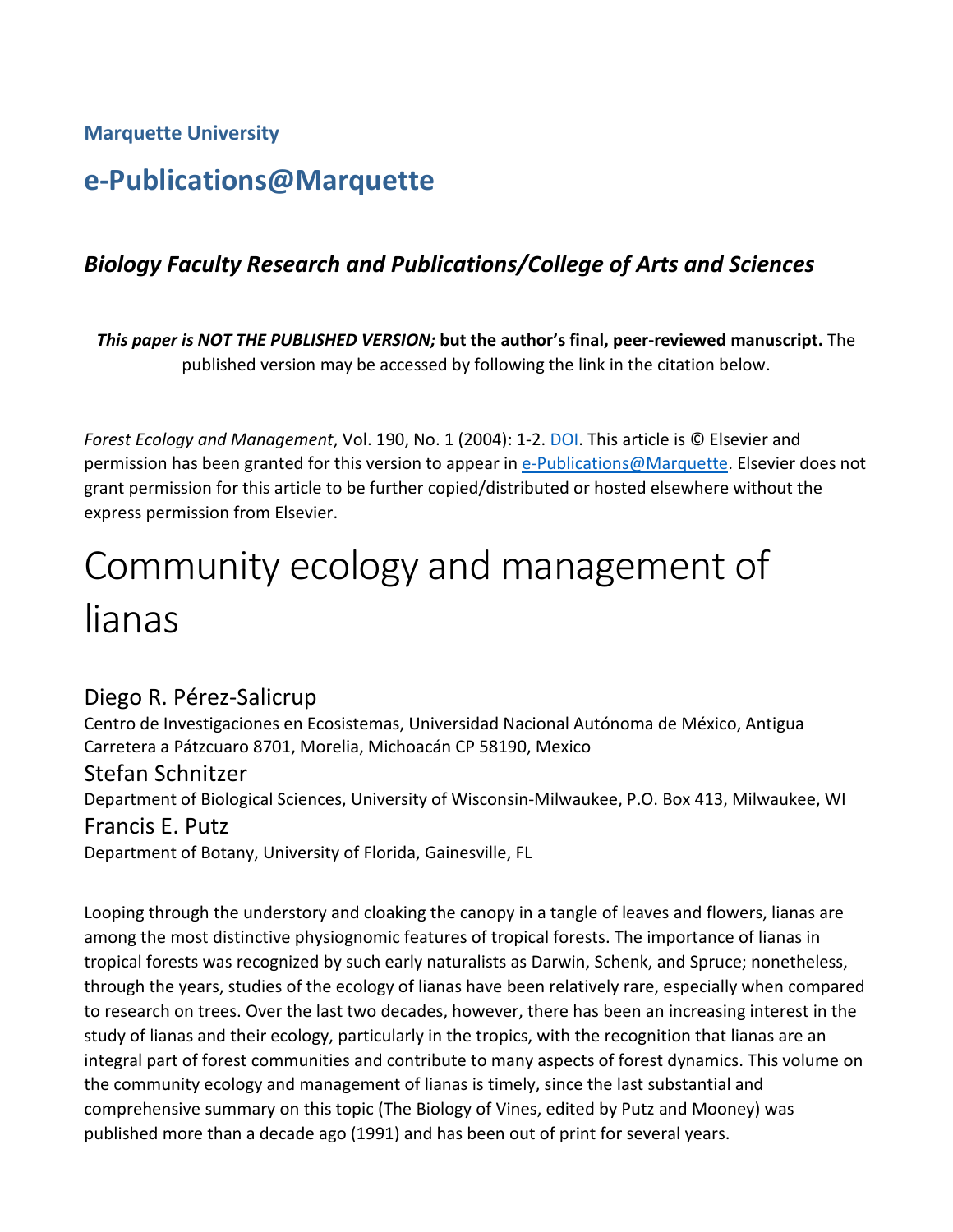Lianas are common in most tropical forests, where they often compose around one quarter of the woody individuals and species. They compete intensely with trees for both above- and below-ground resources, decreasing the growth rates and fecundity of adult trees, retarding regeneration of tree seedlings and saplings, girdling tree stems and branches, and increasing the number of trees damaged and killed in treefalls. Lianas can have decidedly positive effects on forests as well, adding considerably to species and structural diversity as well as providing valuable food resources, habitat, and connections among tree canopies that are used as pathways by arboreal animals. Consequently, understanding the ecology of lianas and their interactions with other plant and animals is crucial not only for our knowledge about the functioning of tropical forests, but also for the successful management of tropical forests for timber. Indeed, some researchers have argued that the rate of deforestation in the tropics would increase considerably without sustained timber management as an incentive to maintain these forests (Grauel and Putz, this issue) and that lianas may be one of the most serious obstacles to effective timber management.

The contributed papers in this volume are a testament to the recent increase in research on the ecology and management of lianas in tropical forests. Included are articles from research conducted in a variety of locations around the world, including Central America (Costa Rica, Panama), South America (Bolivia, Brazil, Ecuador), the Caribbean Island of Puerto Rico, Western Africa (Cameroon), and subcontinental Asia (peninsular India). The articles focus on a variety of topics concerning the ecology and management of lianas. For example, the first four papers present in-depth analyses on the abundance, diversity, and demography of lianas in a number of very different forests around the globe (Mascaro et al., Parthasarathy et al., Rice et al., and Burnham). These studies provide the foundation for more indepth future ecological and applied studies on the role of lianas in these forests. In the fifth article of this volume, Gerwing takes a closer look at the broad definition of lianas as a group by examining their various life-history traits and demonstrating that although lianas are considered to be a specialized functional group, there is still considerable variation among species. The next three articles examine the response of lianas to timber harvest and the response of trees to liana management. Alvira et al. and Schnitzer et al. quantify the response of lianas to logging with and without liana-cutting, presenting data on how quickly lianas recruit into gaps following tree harvest as well as providing information on the silvicultural benefit of pre-felling liana-cutting. By experimentally removing lianas, Grauel and Putz demonstrate the significant impact that lianas have on trees, both for the growth of adult individuals and recruitment of seedlings. The final paper, by Restom and Nepstad, deals with the physiology and growth of lianas. These authors examine above-ground growth and rooting depth of seedlings of the liana *Davilla kunthii*, describing the extremely deep root-system of this liana and how it relates to above-ground growth.

The manuscripts that comprise this volume focus on the community ecology and management of lianas in tropical forests, and were presented in a symposium on this topic held at the 2002 annual meeting of the Association for Tropical Biology and Conservation in Panama. We could not include all aspects of liana ecology (e.g., physiology, demography, genetic structure) but chose to concentrate on the rapidly moving areas of community ecology and management. Similarly, we could not include all geographic regions, simply because of the paucity of studies on lianas in many parts of the world. However, the collection of papers in this volume represent new, important and timely information on the ecology of lianas, and clearly demonstrate the impact of lianas in forest dynamics, forest